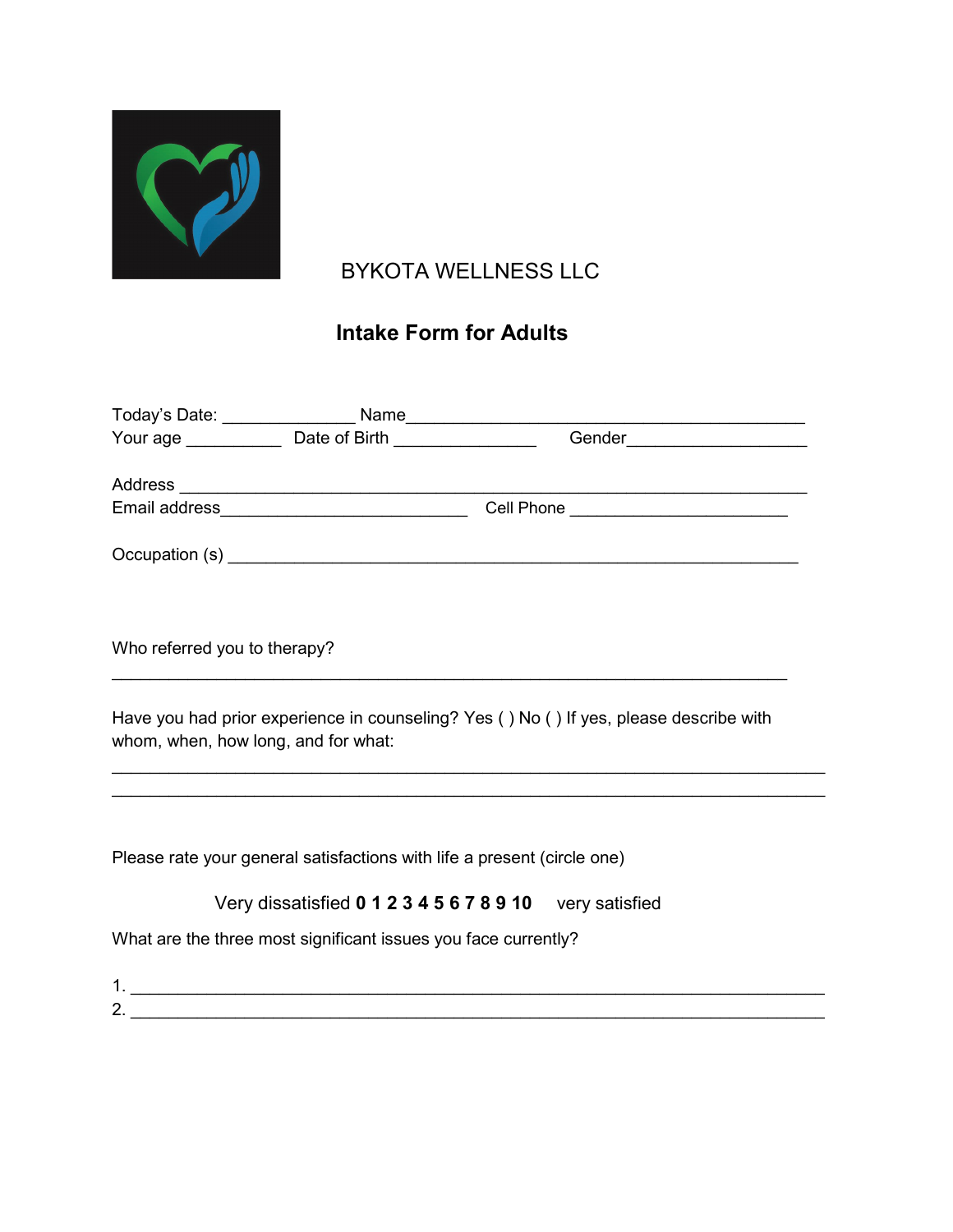$3.$ 

### Present Marriage (or significant relationship)

| Spouse/Partner                                                   | Aqe           | Gender       | Occupation |  |
|------------------------------------------------------------------|---------------|--------------|------------|--|
| Years known each other                                           | Years married | Date married |            |  |
| Children of this marriage (names/ages) Stepchildren (names/ages) |               |              |            |  |

 $\mathcal{L}_\text{max}$  and  $\mathcal{L}_\text{max}$  and  $\mathcal{L}_\text{max}$  and  $\mathcal{L}_\text{max}$  and  $\mathcal{L}_\text{max}$  and  $\mathcal{L}_\text{max}$  $\mathcal{L}_\text{max}$  and  $\mathcal{L}_\text{max}$  and  $\mathcal{L}_\text{max}$  and  $\mathcal{L}_\text{max}$  and  $\mathcal{L}_\text{max}$  and  $\mathcal{L}_\text{max}$ 

| Have you been married before?          |  | If one or more prior marriage(s), please list below (use |  |  |
|----------------------------------------|--|----------------------------------------------------------|--|--|
| back of page if more space is needed): |  |                                                          |  |  |

 $\mathcal{L}_\text{max}$  and  $\mathcal{L}_\text{max}$  and  $\mathcal{L}_\text{max}$  and  $\mathcal{L}_\text{max}$  and  $\mathcal{L}_\text{max}$  and  $\mathcal{L}_\text{max}$ 

Please rate your level of satisfaction in present marriage/significant relationships

#### Very dissatisfied 0 1 2 3 4 5 6 7 8 9 10very satisfied

#### Family of Origin (Parents & Siblings)

| Parents still together _______ Divorced _________ Remarried _________     |                                                                                                                                                                                                                                |
|---------------------------------------------------------------------------|--------------------------------------------------------------------------------------------------------------------------------------------------------------------------------------------------------------------------------|
|                                                                           |                                                                                                                                                                                                                                |
|                                                                           |                                                                                                                                                                                                                                |
|                                                                           |                                                                                                                                                                                                                                |
|                                                                           |                                                                                                                                                                                                                                |
|                                                                           |                                                                                                                                                                                                                                |
|                                                                           | If deceased, year/cause experience and the set of the set of the set of the set of the set of the set of the set of the set of the set of the set of the set of the set of the set of the set of the set of the set of the set |
| Step parents                                                              |                                                                                                                                                                                                                                |
|                                                                           |                                                                                                                                                                                                                                |
| Siblings (Biological and Step): Age, Marital Status, Occupation, Location |                                                                                                                                                                                                                                |

 $\mathcal{L}_\text{max}$  and  $\mathcal{L}_\text{max}$  and  $\mathcal{L}_\text{max}$  and  $\mathcal{L}_\text{max}$  and  $\mathcal{L}_\text{max}$  and  $\mathcal{L}_\text{max}$  $\mathcal{L}_\text{max}$  and  $\mathcal{L}_\text{max}$  and  $\mathcal{L}_\text{max}$  and  $\mathcal{L}_\text{max}$  and  $\mathcal{L}_\text{max}$  and  $\mathcal{L}_\text{max}$  $\mathcal{L}_\text{max}$  and  $\mathcal{L}_\text{max}$  and  $\mathcal{L}_\text{max}$  and  $\mathcal{L}_\text{max}$  and  $\mathcal{L}_\text{max}$  and  $\mathcal{L}_\text{max}$ 

How would you rate relationships with your parents generally? (Scale 1-10)  $1 =$  non-existent &  $10 =$  "best of friends"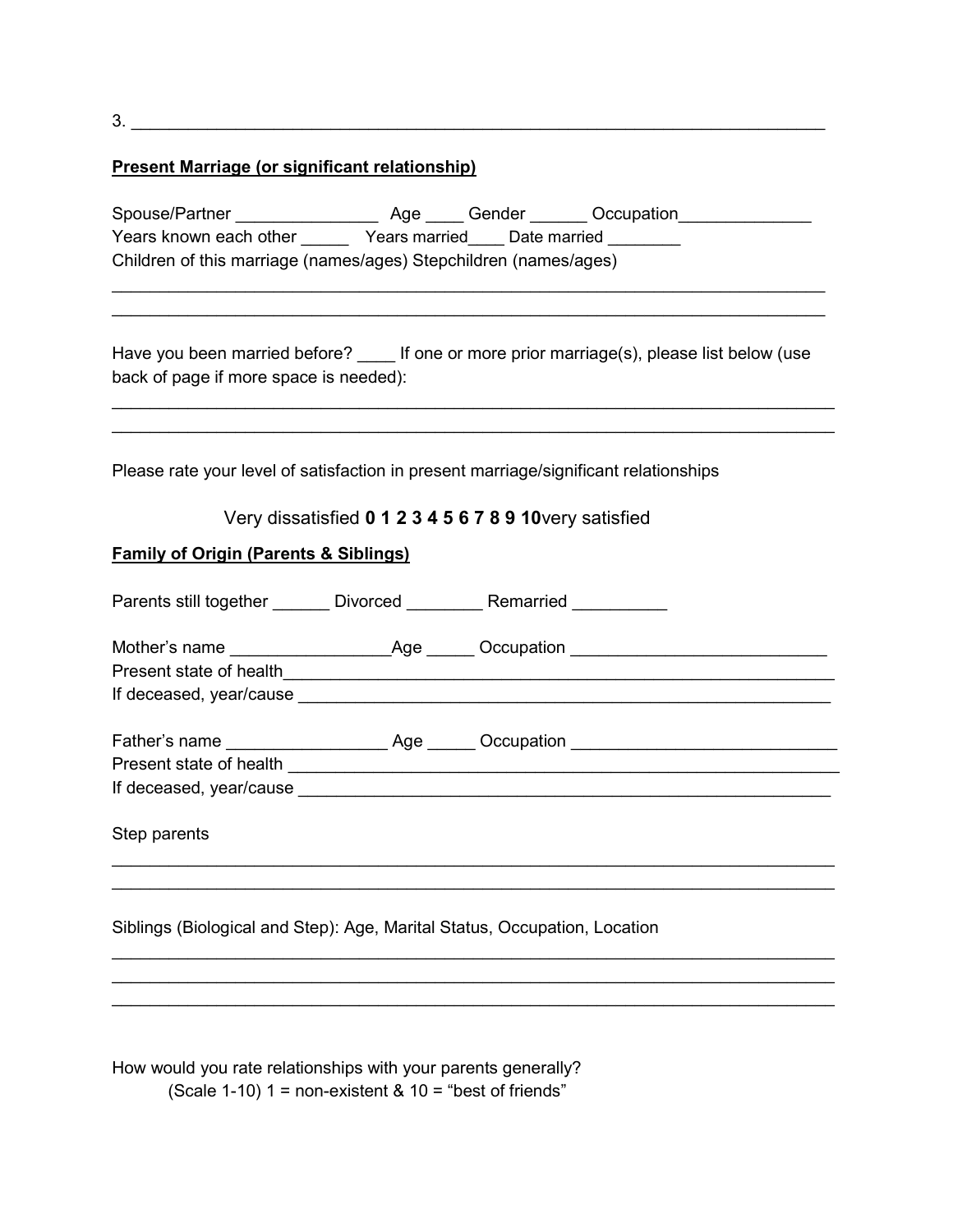Mother: \_\_\_\_\_ Step-mother: \_\_\_\_\_ Father: \_\_\_\_\_ Step-father: \_\_\_\_\_

| <b>Extended and Immediate Family history</b> (please check those which apply and to whom)                                                                                                                                                               |
|---------------------------------------------------------------------------------------------------------------------------------------------------------------------------------------------------------------------------------------------------------|
| Divorce ___ Alcohol/substance abuse ____ Physical abuse ____ Sexual abuse ____                                                                                                                                                                          |
| Depression ___Anxiety ___ Suicide ___ Bipolar ___Mental illness (other) ____                                                                                                                                                                            |
| Whom does this apply?                                                                                                                                                                                                                                   |
| <b>Current/Recent Mood</b> (check all that apply as of recently)                                                                                                                                                                                        |
| Anxiety Fear Sadness Grief Anger Irritability Happy Impatient<br>___ Calm ___ Numb ___ Suicidal ___                                                                                                                                                     |
| Any changes or concerns involving the following? (Please check those which apply)                                                                                                                                                                       |
| Finances Legal Matters ___ Work/Job ___ Education/School ___ Moving ___<br>Marital Status ____ Parenting ____ Concentration ____ Memory ____ Energy ____<br>Health/Illness ___ Surgery/Injury ___ Grief/Loss ___ Addition of a Family Member ___ Family |
| Member Leaving Home ____ Sexual Activity ____ Sleep Habits ____ Eating Habits ___                                                                                                                                                                       |
| Caffeine Intake ___ Tobacco Use ___ Alcohol Use ___ Drug Use ___ Other _________                                                                                                                                                                        |
| Years & Level of Education:                                                                                                                                                                                                                             |
|                                                                                                                                                                                                                                                         |
| important to you?                                                                                                                                                                                                                                       |
| have you attended) any Self-Help Groups? Yes () No () __________________Who do you                                                                                                                                                                      |
|                                                                                                                                                                                                                                                         |
| What do you consider your greatest strengths? __________________________________                                                                                                                                                                        |
|                                                                                                                                                                                                                                                         |
| How do you rate relationship with yourself generally? (Same scale as above) ________________                                                                                                                                                            |
| Is there anything in particular that you want me to know about you or your situation?                                                                                                                                                                   |
|                                                                                                                                                                                                                                                         |